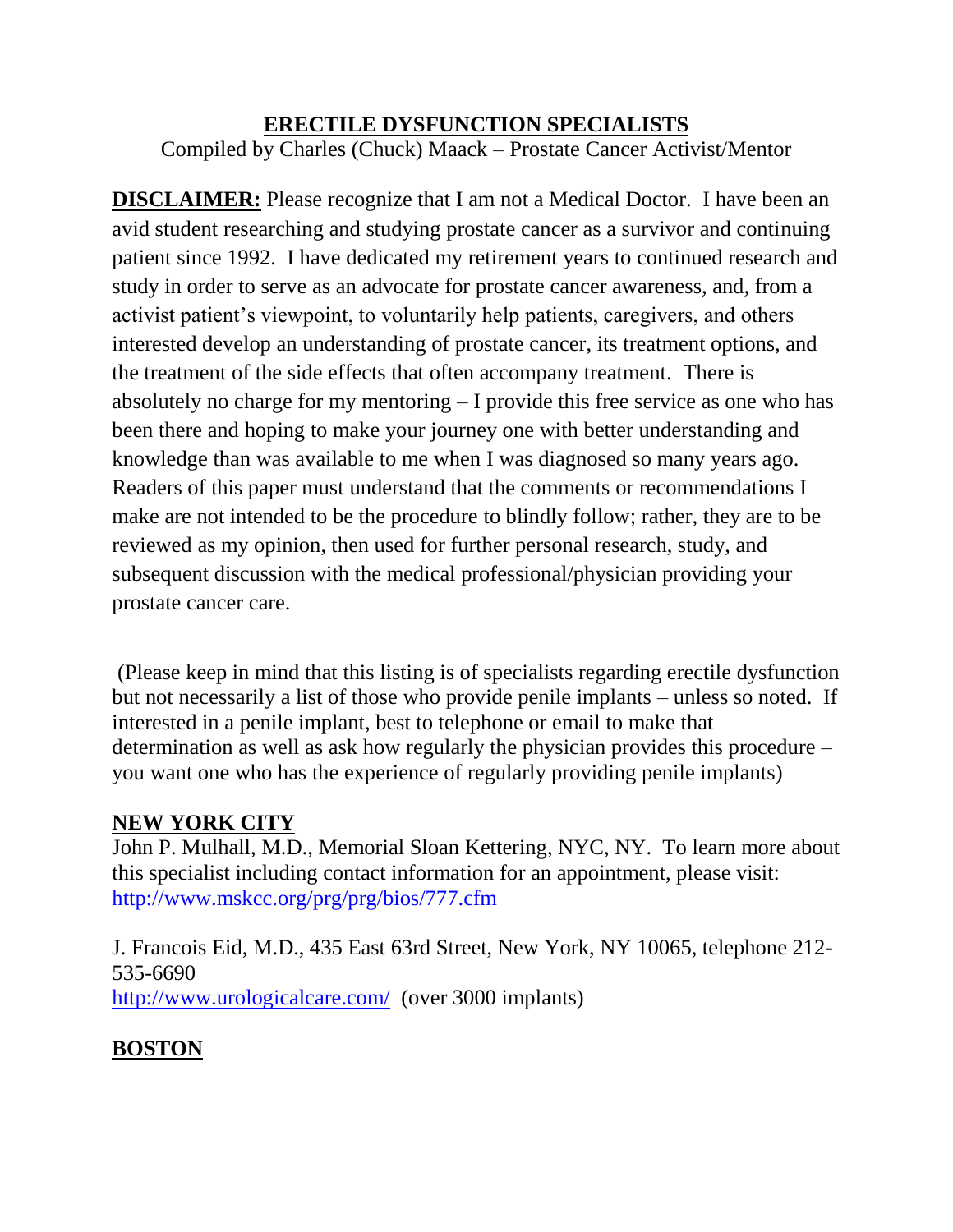Dr. Ricardo Munarriz, Boston Medical Center, Center for Sexual Medicine, Shapiro Center, 3rd floor, Suite 3B, 725 Albany Street, Boston, MA 02118. Telephone 617-638-8476. Website:<http://tinyurl.com/8o2yukx>

## **LONGWOOD, FLORIDA**

Elias "Jake" Jacobo,. M.D., Urology Consultants, 515 West S.R. 434 Suite 302, Longwood, Florida 32750, Tel: Local 407-332-0777 or 1-800-776-8643, Email [jakeddoc@aol.com](mailto:jakeddoc@aol.com) It appears he takes appointments at several locations. See: [http://www.vitals.com/doctors/Dr\\_Elias\\_Jacobo/office-locations](http://www.vitals.com/doctors/Dr_Elias_Jacobo/office-locations)

### **GLENVIEW ILLINOIS**

Jeffrey Albaugh, PhD, APRN, CUCNS, Advanced Practice Urology Clinical Nurse Specialist Sexual Health Program, NorthShore University Medical Group Urology, Glenbrook Hospital South Medical Building, 2100 Pringsten Road, Suite 128, Glenview, IL 60026, telephone: 847-657-5730, Email: [jalbaugh@northshore.org](mailto:jalbaugh@northshore.org)  Background:

<http://www.northshore.org/urology/conditions/sexual-health-and-rehabilitation/> Mr. Albaugh is not a surgeon, but highly regarded by many as one with expertise in the treating of general erectile dysfunction. He would likely know of a local physician he regards having sufficient experience/expertise if penile implant is your concern.

#### **ST. LOUIS, MISSOURI**

Dr. Stephen B. Brandes, Center for Advanced Medicine Urologic Surgery Center 4921 Parkview Place, C, 11, St. Louis, MO 63110 Phone 314-362-8200 Dr. Brandes is a specialist in everything "surgical" in Urology to include penile implants. Fully explained here:

<http://wuphysicians.wustl.edu/physician2.aspx?PhysNum=2240>

## **CHICAGO, ILLINOIS**

Laurence A. Levine, M.D., Urology Specialists, S.C., 1725 W. Harrison St., Suite 352, Chicago, Illinois 60612, Tel: 1-312-563-5000, Email: [drlevine@hotmail.com.](mailto:drlevine@hotmail.com)

#### **MADISON, WISCONSIN**

David R. Paolone, M.D., Assistant Professor of Urology, One South Park Street, Madison, WI 53715, Tel: 608-287-2900, email: [david.paolone@uwmf.wisc.edu](mailto:david.paolone@uwmf.wisc.edu)